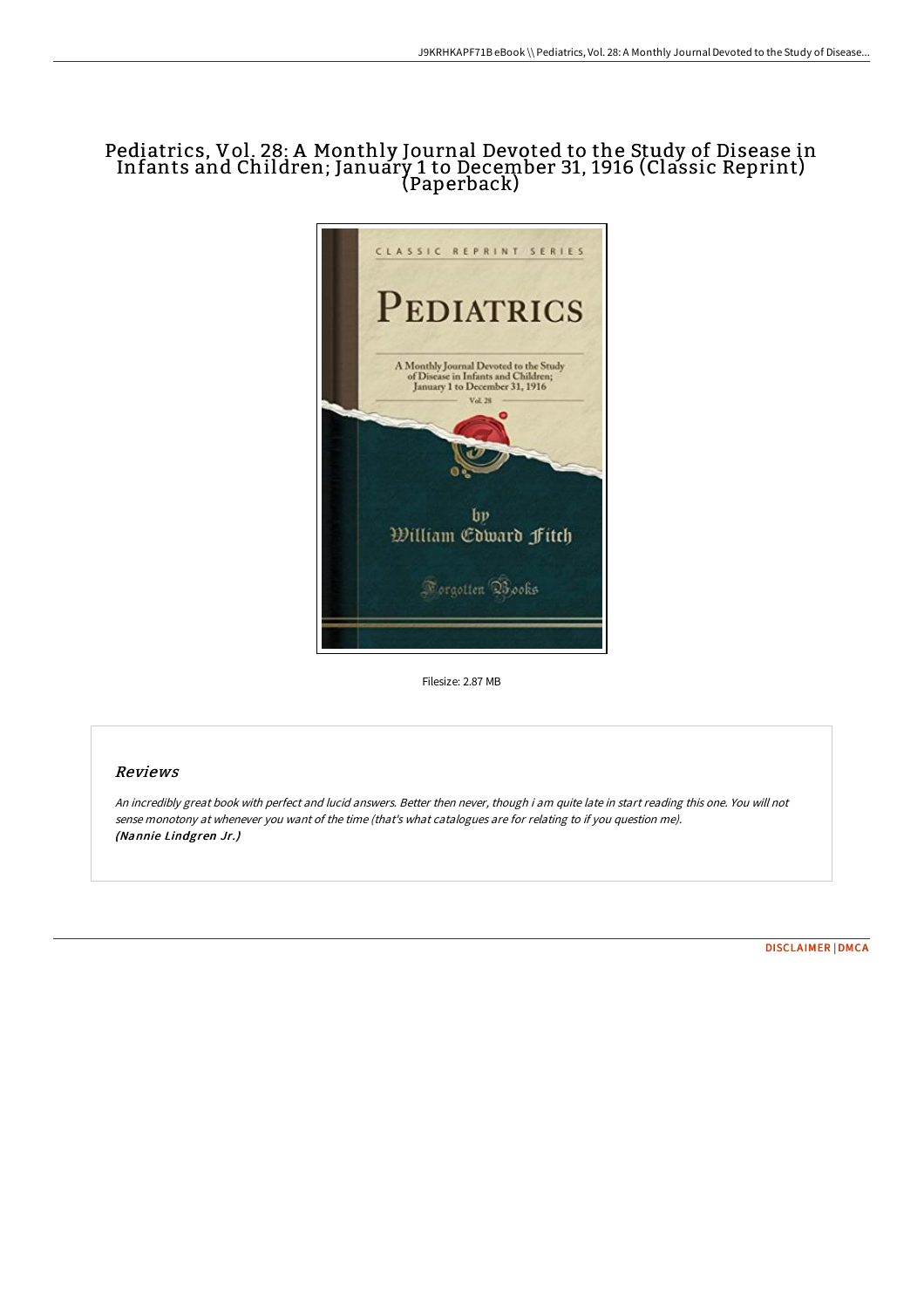## PEDIATRICS, VOL. 28: A MONTHLY JOURNAL DEVOTED TO THE STUDY OF DISEASE IN INFANTS AND CHILDREN; JANUARY 1 TO DECEMBER 31, 1916 (CLASSIC REPRINT) (PAPERBACK)



Forgotten Books, 2018. Paperback. Condition: New. Language: English . Brand New Book \*\*\*\*\* Print on Demand \*\*\*\*\*. Excerpt from Pediatrics, Vol. 28: A Monthly Journal Devoted to the Study of Disease in Infants and Children; January 1 to December 31, 1916 Neff, Dr. Frank, Kansas City, Mo. Brennemann, Dr. Joseph, Chicago. Hoobler, Dr. B. Raymond, Detroit. Durand, Dr. Jay I., Seattle. Freeman, Dr. Rowland Godfrey, New York City. Lee, Dr. Frederick S., New York. Smith, Dr. Richard M., Boston. Hess, Dr. Alfred F., New York. Friedlander, Dr. Alfred, Cincinnati. Snow, Dr. I. M., Buffalo. James, Dr. Walter B., New York. Koplik, Dr. Henry, New York City. Draper, Dr. George, Presbyterian Hospital. New York City. Emerson, Dr. Haven, New York. Mills, Dr. Charles K., Philadelphia. Mckee, Dr. James H., Philadelphia. Lewis, Dr. Paul A., Philadelphia. Rugh, Dr. J. Torrance, Philadelphia. Shaw, Dr. Henry L. K., Albany. Youland, Dr. William E. Albany. Howland, Dr. John, Baltimore. Marriott, Dr. Mckim W., St. Louis. Southworth, Dr. Thomas S., New York. Eaton, Dr. P. J., Pittsburg Woods, Dr. E. S., Pittsburg. Miller, Dr. D. J. Milton, Atlantic City. Talbot, Dr. Fritz B., Boston. Helmholtz, Dr. Henry F., Chicago. Butterworth, Dr. W. W., New Or leans. Graham, Dr. Edwin E., Philadelphia. Acker, Dr. George N., Washington. Wall, Dr. Joseph S., Washington. Adams, Dr. Samuel S., Washington, D. C. Leech, Dr. Frank, Washington. About the Publisher Forgotten Books publishes hundreds of thousands of rare and classic books. Find more at This book is a reproduction of an important historical work. Forgotten Books uses state-of-the-art technology to digitally reconstruct the work, preserving the original format whilst repairing imperfections present in the aged copy. In rare cases, an imperfection in the original, such as a blemish or missing page, may be replicated in our edition. We do, however, repair...

- $\mathbb{R}$ Read Pediatrics, Vol. 28: A Monthly Journal Devoted to the Study of Disease in Infants and Children; January 1 to December 31, 1916 (Classic Reprint) [\(Paperback\)](http://albedo.media/pediatrics-vol-28-a-monthly-journal-devoted-to-t.html) Online
- Download PDF Pediatrics, Vol. 28: A Monthly Journal Devoted to the Study of Disease in Infants and Children; January 1 to December 31, 1916 (Classic Reprint) [\(Paperback\)](http://albedo.media/pediatrics-vol-28-a-monthly-journal-devoted-to-t.html)